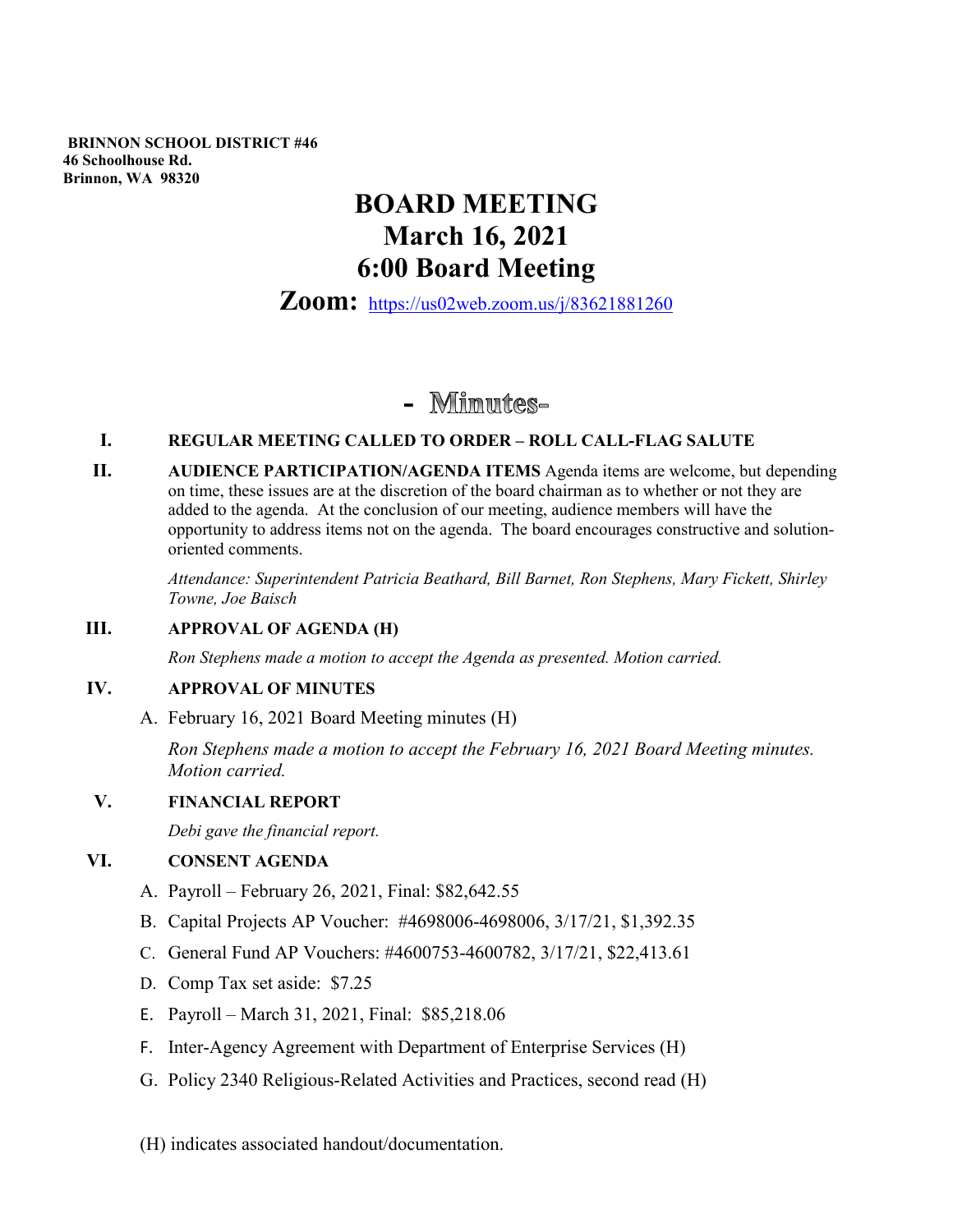- H. Slimp Resignation (H)
- I. Mueller Resignation (H)
- J. 3-year-old preschool for 2021-2022 school year flexibility in planning
- K. Walking path revision by Olympic Peninsula Construction: 6,750.00 of \$11,330 remaining in that Healthy Kids Healthy Schools grant *Ron Stephens made a motion to accept the Consent Agenda as presented. Motion carried.*

# **VII. STATUS OF THE SCHOOL - SUPERINTENDENT'S REPORT**

- A. Brinnon Reopening Plan and OSPI plan approval (2 H)
- B. Staff discussion on spending of Elementary and Secondary Schools Emergency Relief (ESSER II) funds (H)
- C. Consolidated Program Review successful completion (H)
- D. SmileMobile
- E. YMCA Summer Literacy Program
- F. Staff & student travel recommendations
- G. Washington Association of School Administrators (WASA) Spring Conference 3/22-23

## **VIII. FACILITIES**

- A. Modular building
	- a.  $$260,000 $187,000 = $73,000 -$  we are at \$9,620 over now
		- i. Elevation certificates approximately \$2,400
		- ii. Required for permitting Wetland & Habitat Survey, Habitat Management Plan, Wetland Rating  $&$  Report = \$5,900 (estimate)
		- iii. Change order to move electric panel, remove side windows, and add larger white boards - \$1,320 (H)
	- b. Interest in removal of portable
- B. Marquee
- C. Small Rural School Modernization Grant

# **IX. BOARD MEMBERS REPORTS**

# **X. AUDIENCE PARTICIPATION**

### **XI. EXECUTIVE SESSION**

A. Evaluate the qualifications of an applicant for public employment.

*Executive session was estimated to take 10 minutes. Executive Session started at 6:28pm and ended at 6:38pm.*

## **XII. ACTION ITEM**

(H) indicates associated handout/documentation.